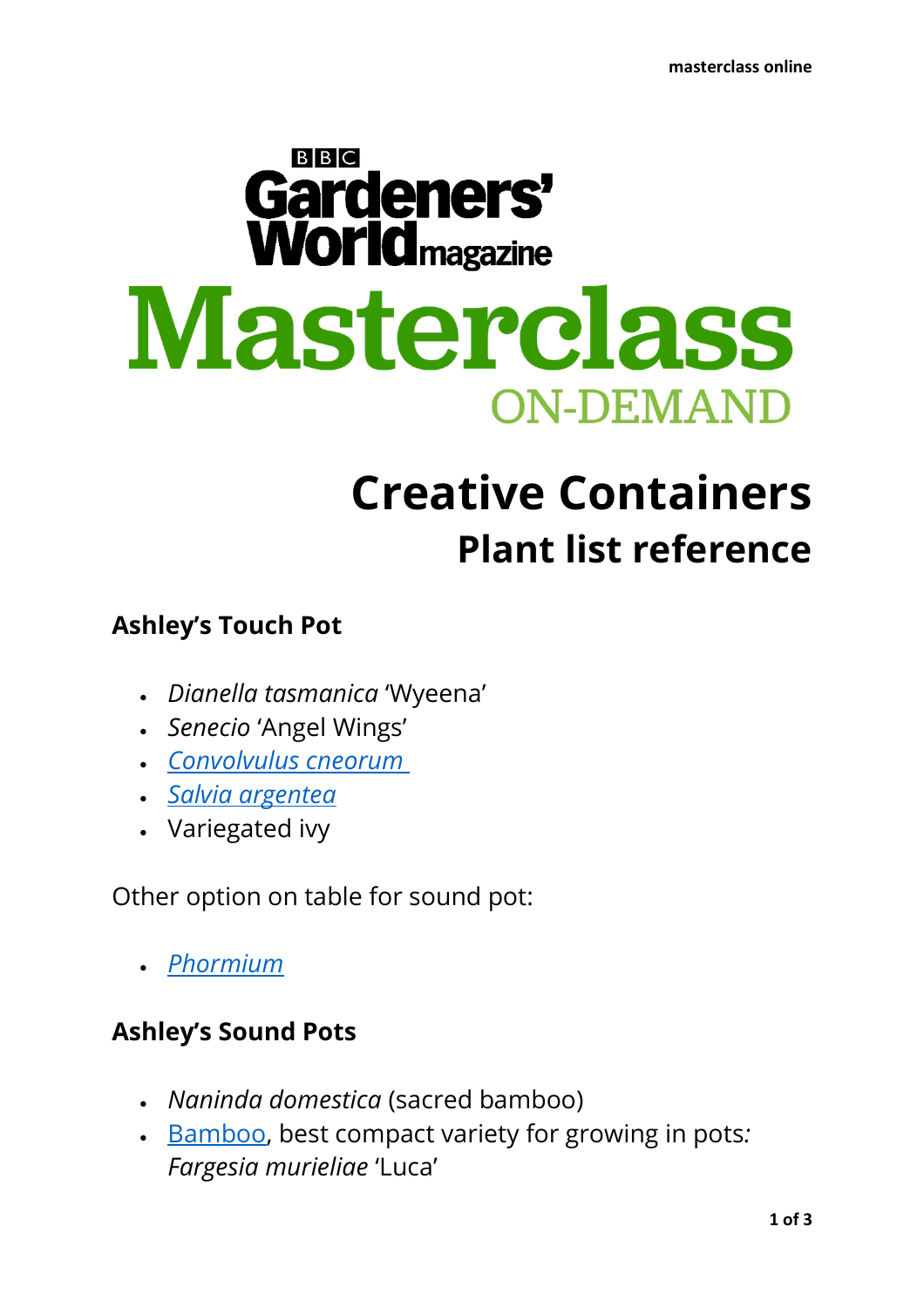• [Pieris](https://www.gardenersworld.com/search/?q=pieris)

### **Ashley's Scent Pot**

- *Clematis [armandii](https://www.gardenersworld.com/plants/clematis-armandii/)*
- *[Jasminum](https://www.gardenersworld.com/plants/jasminum-officinale/) officinale* (common jasmine)
- *Narcissus* ['Bridal Crown'](https://www.gardenersworld.com/plants/narcissus-bridal-crown/)
- *[Salvia argentea](https://www.gardenersworld.com/plants/salvia-argentea/)*
- *[Lavandula](https://www.gardenersworld.com/search/?q=Lavandula+stoechas) stoechas* (French lavender)

#### **Emma's Design Tricks Pot – Thrillers and spillers**

- *Cordyline* 'Red Star'
- *[Heuchera](https://www.gardenersworld.com/search/?q=heuchera)* 'Paris'
- Trailing zonal [pelargonium](https://www.gardenersworld.com/search/?q=pelargoniums)
- Red [dahlias](https://www.gardenersworld.com/search/?q=dahlias)

### **David's Fruit Pots**

- *Vaccinium corymbosum* ['Sunshine Blue'](https://www.gardenersworld.com/plants/vaccinium-corymbosum-sunshine-blue/) evergreen blueberry
- Young [strawberry plants](https://www.gardenersworld.com/search/?q=strawberries)

### **David's Salad Leaf Container and Stacked Herb Pots**

- *Lactuca sativa* ['Red Salad Bowl'](https://www.gardenersworld.com/plants/lactuca-sativa-salad-bowl-red/)
- [Mint](https://www.gardenersworld.com/search/?q=mint)
- [Thyme](https://www.gardenersworld.com/search/?q=thyme)
- [Chives](https://www.gardenersworld.com/search/?q=chives)

#### **Humaira's Spring Pot**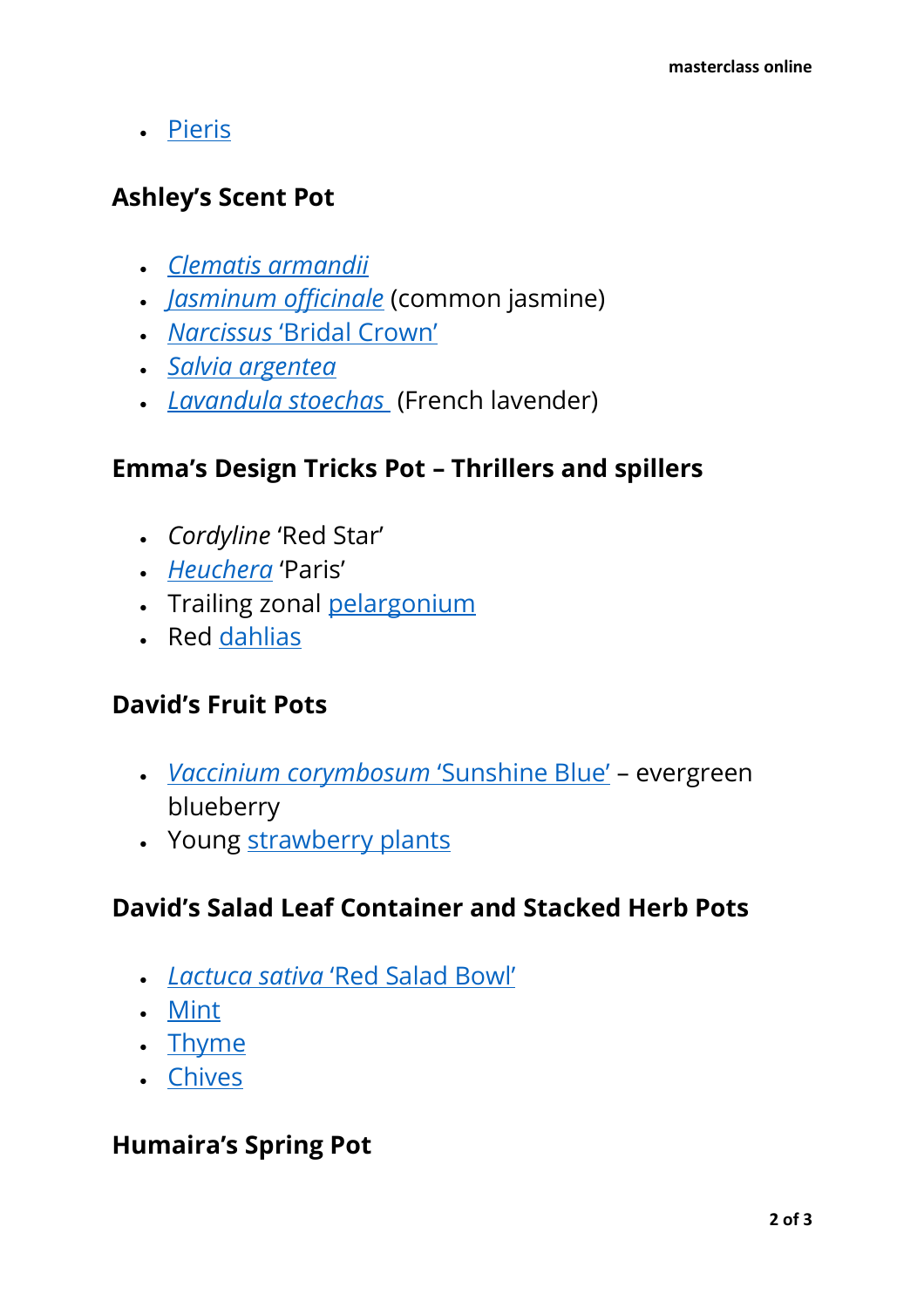- *[Helleborus](https://www.gardenersworld.com/search/?q=helleborus)* 'Ice N Roses Carlotta'
- [Tulip](https://www.gardenersworld.com/search/?q=tulip) 'Concerto'
- *[Primula veris](https://www.gardenersworld.com/plants/primula-veris/) (cowslip)*
- *[Primula](https://www.gardenersworld.com/search/?q=primula)* 'Belarina Pink Champagne'
- Variegated ivy

Other plants on table for spring planter:

- [Myosotis sylvatica](https://www.gardenersworld.com/plants/myosotis-sylvatica/) (forget-me-not)
- *Vinca minor* (lesser periwinkle)

#### **Humaira's Summer Pot**

- Trailing pelargonium
- *[Delphinium](https://www.gardenersworld.com/search/?q=delphinium)* 'Magic Mountains'
- David Austin pink shrub rose
- Trailing ivy
- Variegated ivy

Other options for the summer pot:

- [Lupins](https://www.gardenersworld.com/search/?q=lupin)
- [Achillea](https://www.gardenersworld.com/search/?q=achillea)
- Dark double-flowering pelargonium
- Bicolour pelargoniums
- *[Heuchera](https://www.gardenersworld.com/search/?q=heuchera)*

### **Topiary Pot**

- Shaped *Buxus sempervirens* (box hedge)
- If large enough pot, try underplanting with something like blue *Vinca*